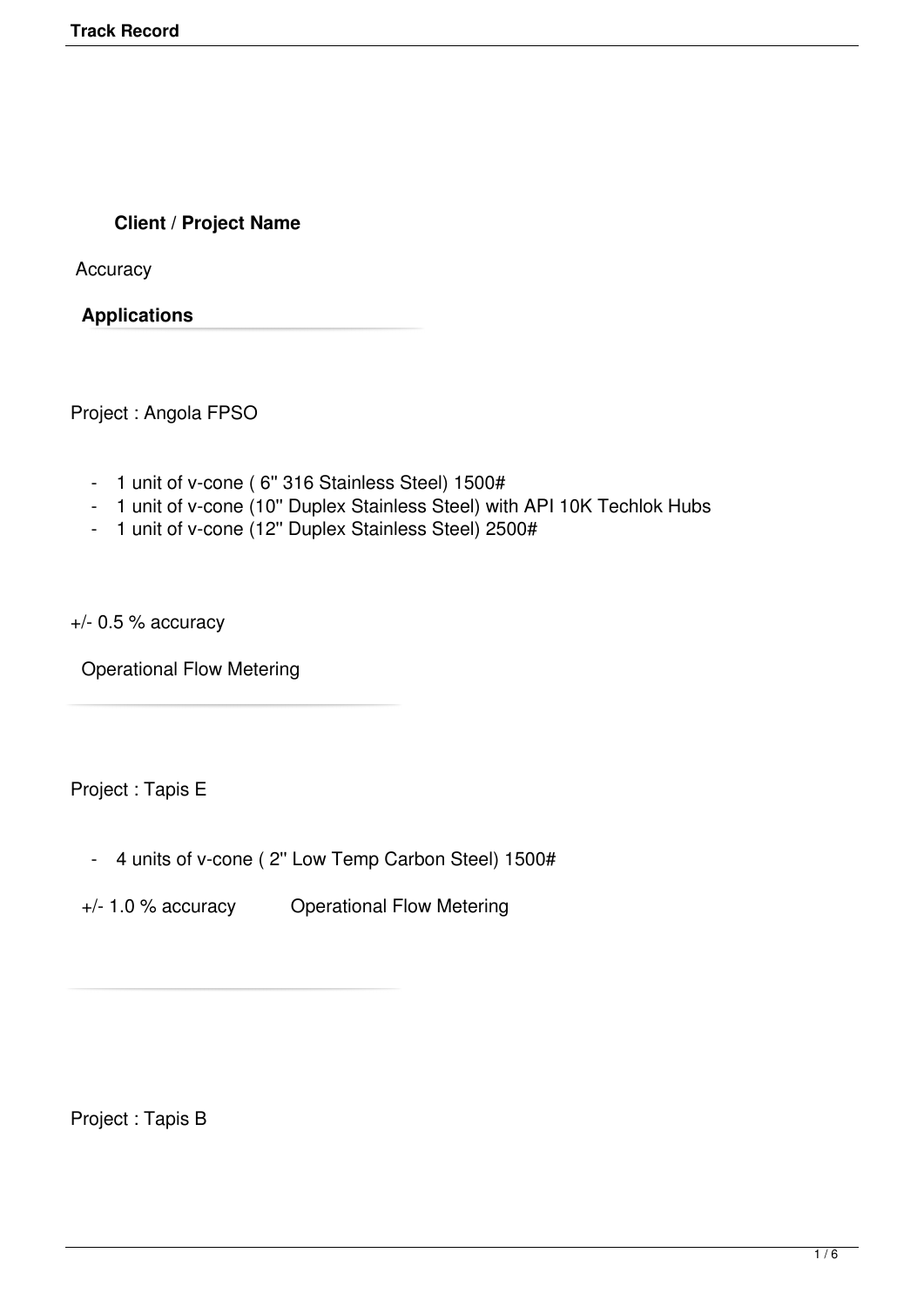- 22 units of v-cone ( 3'' 316L Stainless Steel) 2500#
- 2 unit of v-cone ( 8'' Low Temp Carbon Steel) 900#
- 1 unit of v-cone ( 8'' Duplex Stainless Steel) 1500#
- 1 unit of v-cone ( 6'' Low Temp Carbon Steel) 900#
- 1 unit of v-cone (16" Low Temp Carbon Steel) 900#

+/- 1.0 % accuracy Operational Flow Metering

Project : MODEC Ten FPSO

- 3 units of v-cone ( 2'' 316L Stainless Steel) 150#
- 3 units of v-cone ( 3'' 316L Stainless Steel) 600#
- 3 units of v-cone ( 4'' 316L Stainless Steel) 300#

+/- 0.5 % accuracy Operational Flow Metering

Project : Sumandak Tepi Infill Drilling

- 2 units of v-cone ( 2'' 316L Stainless Steel) 600#
- +/- 0.5 % accuracy Gas Lift Flow Metering

Project : ABU-A3 Permanent Flowline

- 1 unit of v-cone ( 2'' Carbon Steel) 600#
- +/- 0.5 % accuracy Operational Flow Metering

Project : Malikai TLP Deepwater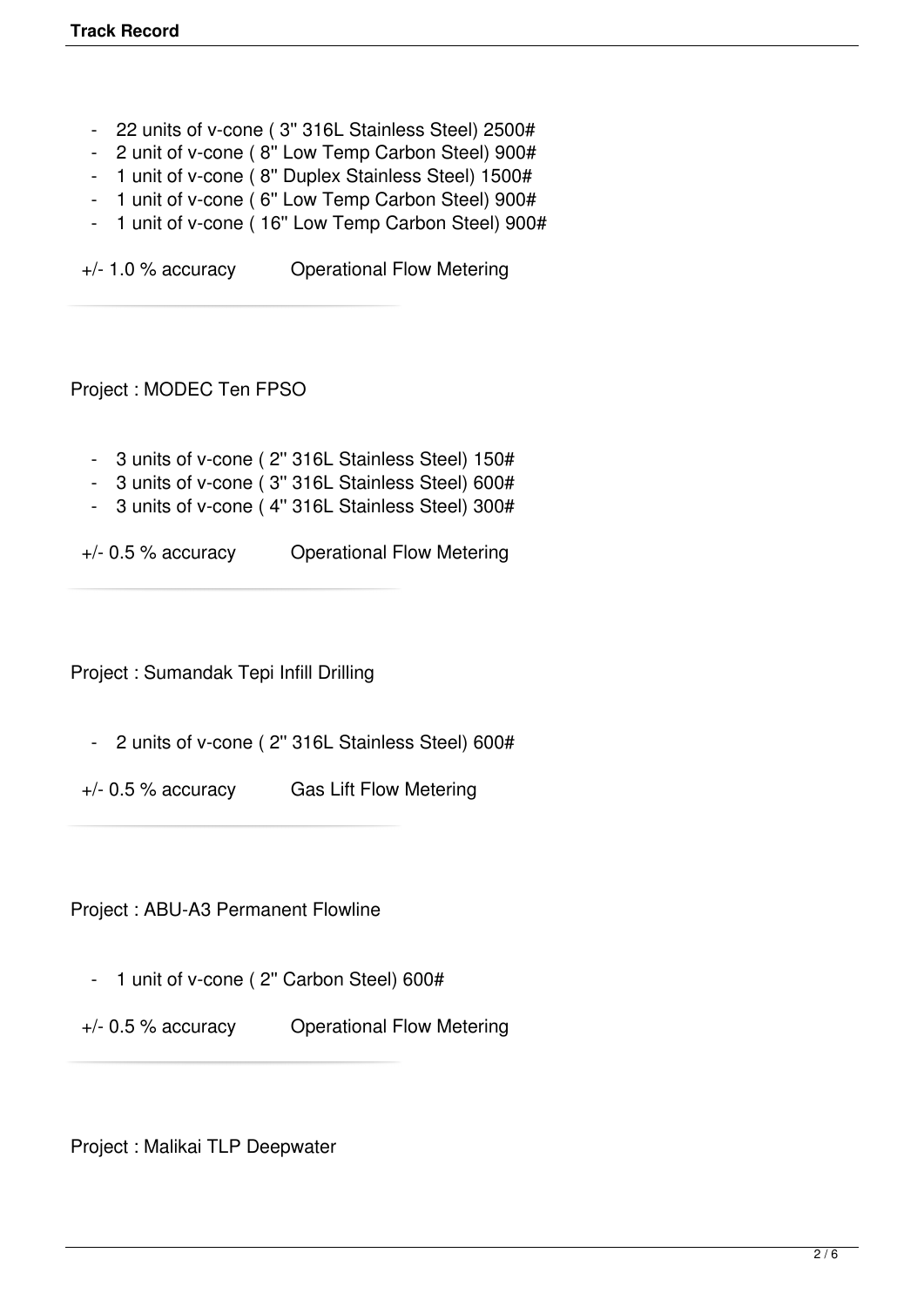- 11 units of v-cone ( 2'' Duplex Stainless Steel) 1500#

+/- 0.5 % accuracy Operational Flow Metering

Project : Bulan Bulan Development

- 3 units of v-cone ( 6'' Duplex Stainless Steel) 900#

+/- 2.0 % accuracy Wet Gas Flow Metering

Project : West Diyarbekir Oil Development

- 1 unit of v-cone (6" Low Temp Carbon Steel) 150#
- +/- 0.5 % accuracy Operational Flow Metering

Project : Singapore LNG 2nd Berth

- Project management & data preparation for
- 2 units of v-cone

+/- 0.5 % accuracy LNG Flow Metering

Project : Singapore LNG

- Project management & data preparation for
- 7 units of v-cone ( 14'', 16'' & 24'' )

+/- 0.5 % accuracy LNG Flow Metering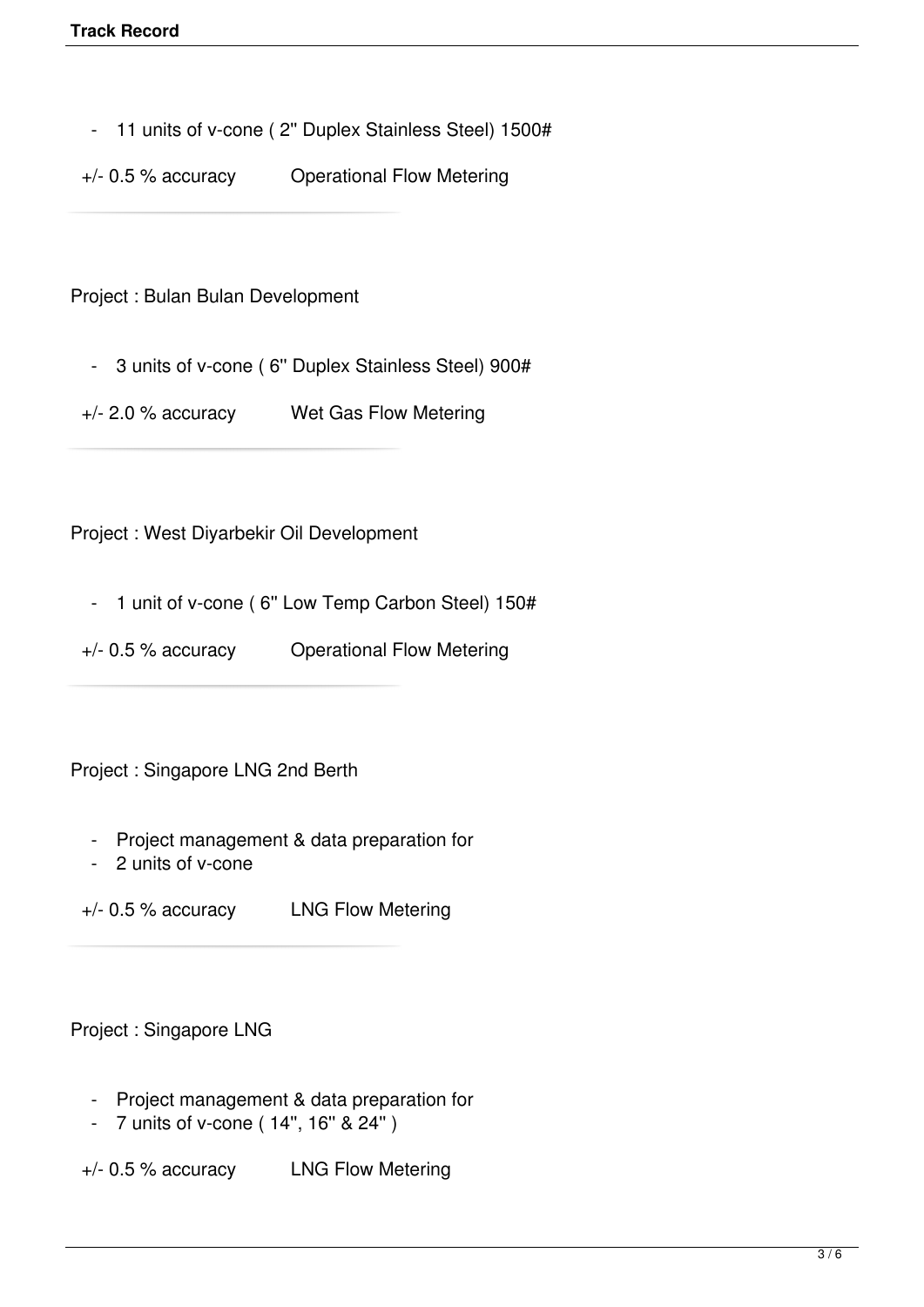Project : KBB Northern Hub Topsides

- 1 unit of v-cone ( 8'' Duplex Stainless Steel) 150#
- 2 units of v-cone ( 18'' Duplex Stainless Steel) 600#
- 1 unit of v-cone ( 14'' Duplex Stainless Steel) 150#
- 2 units of v-cone ( 10'' Duplex Stainless Steel) 300#
- 2 units of v-cone ( 6'' Duplex Stainless Steel) 300#
- 2 units of v-cone ( 4'' Carbon Steel) 150#
- 1 unit of v-cone ( 6'' Carbon Steel) 150#
- 4 units of v-cone ( 6'' Carbon Steel) 300#
- 1 unit of v-cone ( 6'' Carbon Steel) 600#
- 3 units of v-cone ( 8'' Carbon Steel) 300#
- 2 units of v-cone ( 18'' Low Temp Carbon Steel) 900#
- 3 units of v-cone ( 4'' Monel) 150#
- $-$  4 units of v-cone (12" Monel) 150#
- 1 unit of v-cone ( 14'' Monel) 150#

 $+/-$  0.5 % accuracy

Gas Compressor Anti-Surge

Control Metering

Project : South Furious Drilling Platform A

- 1 unit of v-cone ( 8'' 316L Stainless Steel) 150#

+/- 0.5 % accuracy Operational Flow Metering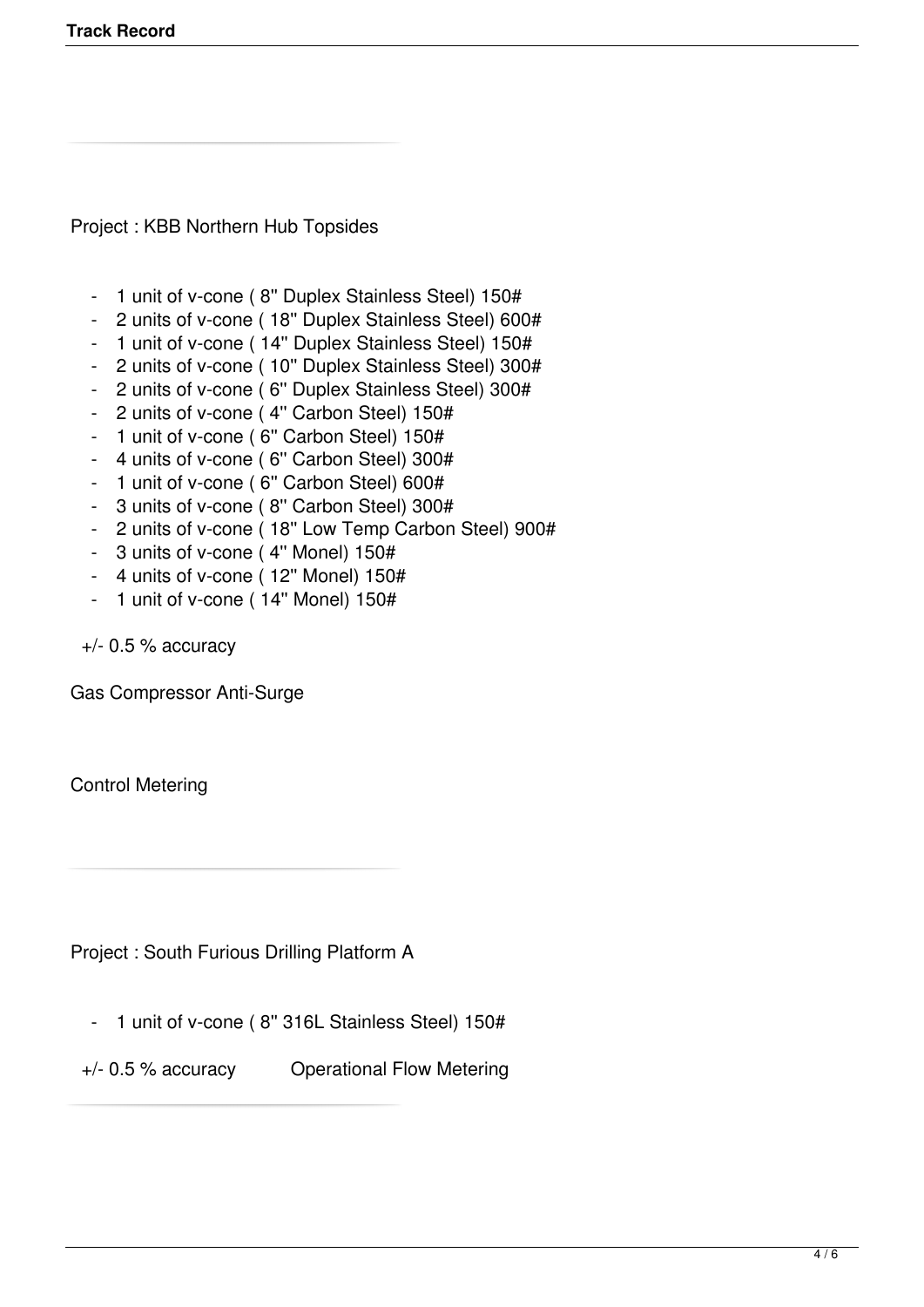## Project : ABU-A

- 1 unit of v-cone ( 2" Carbon Steel) 600#
- +/- 0.5 % accuracy Gas Lift Flow Metering

Project : South Furious Drilling Platform A

- 1 unit of v-cone ( 18'' 316L Stainless Steel) 150#
- +/- 0.5 % accuracy Operational Flow Metering

## Project : LEKAS

- 1 unit of v-cone ( 36'' 316L Stainless Steel) 150#
- +/- 0.5 % accuracy LNG Flow Metering

Project : South Furious Drilling Platform

- 2 units of v-cone ( 8'' 316L Stainless Steel) 150#
- +/- 0.5 % accuracy Operational Flow Metering

Project : Biendong 1

- 1 unit of v-cone (12" Duplex Stainless Steel) 900#
- 1 unit of v-cone ( 14'' Duplex Stainless Steel) 600#